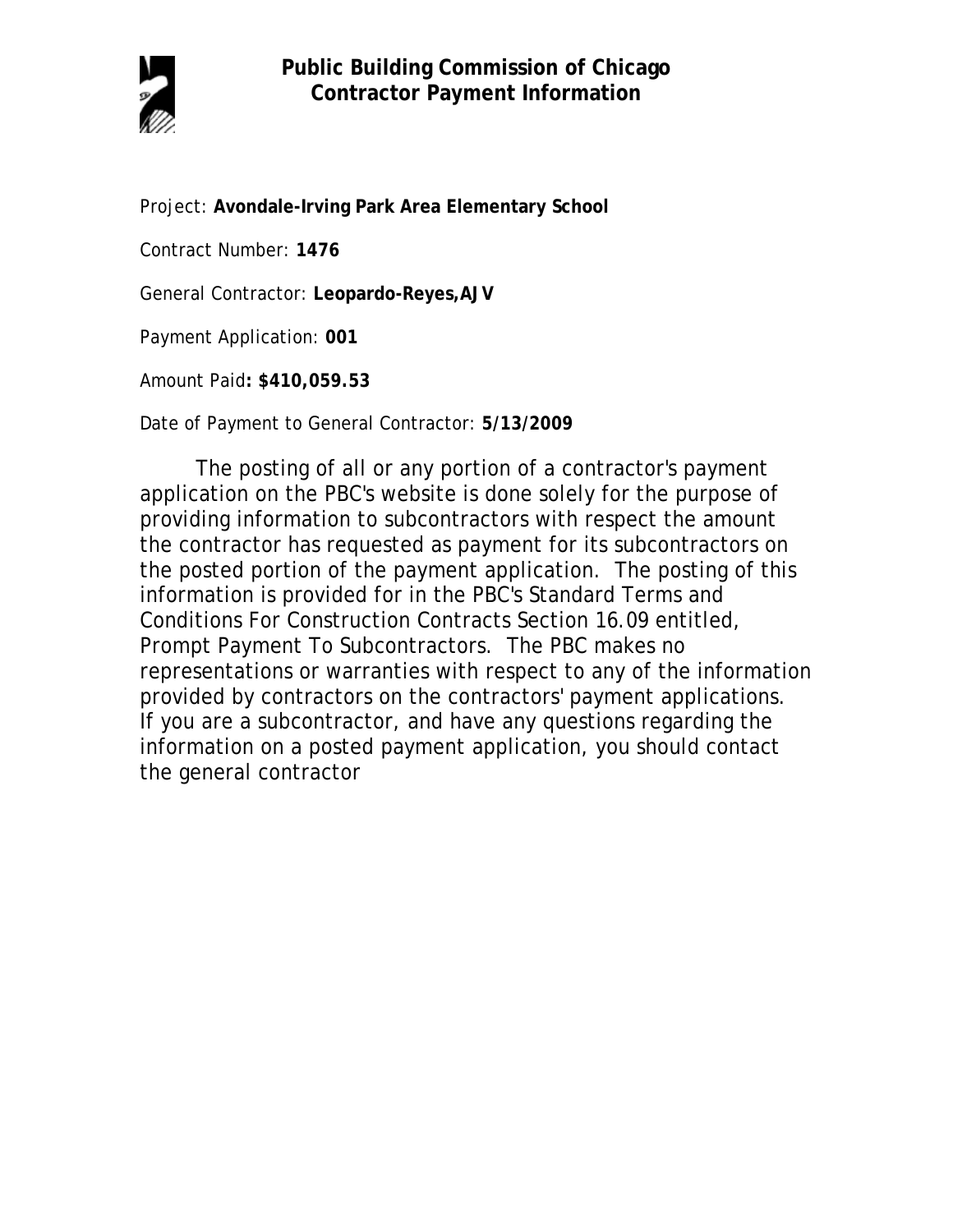### EXHIBIT S

### CERTIFICATE OF ARCHITECT - ENGINEER

DATE: March 31. 2009

PROJECT: Avondale Irving Park Area Elementary School- 3231 N. Avondale - Chicago, IL 60618 - Project # 05080 Monthly Estimate No.:1

For the Period: 02101/2009 to 03/31/2009

Contract No.: 1476

### To: PUBLIC BUILDING COMMISSION OF CHICAGO

In accordance with Resolution No. \_\_\_\_\_, adopted by the Public Building Commission of Chicago on \_\_\_\_\_\_\_, relating to the<br>S Revenue Bonds issued by the Public Building Commission of Chicago for the financing of this projec Revenue Bonds issued by the Public Building Commission of Chicago for the financing of this project (and all terms used herein shall have the same meaning as in said Resolution), I hereby certify to the Commission and to its Trustee, that:

> 1. Obligations in the amounts stated herein have been incurred by the Commission and that each item thereof is a proper charge against the Construction Account and has not been paid; and

> 2. No amount hereby approved for payment upon any contract will, when added to all amounts previously paid upon such contract, exceed 90% of current estimates approved by the Architect - Engineer until the aggregate amount of payments withheld equals 5% of the Contract Price (said retained funds being payable as set forth in said Resolution).

| THE CONTRACTOR:                | Leopardo-Reyes, AJV<br>5200 Prairie Stone Parkway. Hoffman Estates, IL 60192 |  |  |  |  |  |
|--------------------------------|------------------------------------------------------------------------------|--|--|--|--|--|
| FOR:                           | <b>GENERAL CONSTRUCTION</b>                                                  |  |  |  |  |  |
| Is now entitled to the sum of: |                                                                              |  |  |  |  |  |

\$410,059.53

| <b>ORIGINAL CONTRACTOR PRICE</b>                                                                                      | \$25,739,658.00                 |
|-----------------------------------------------------------------------------------------------------------------------|---------------------------------|
| <b>ADDITIONS</b>                                                                                                      | \$0.00                          |
| <b>DEDUCTIONS</b>                                                                                                     | \$0.00                          |
| <b>NET ADDITION OR DEDUCTION</b>                                                                                      | \$0.00                          |
| <b>ADJUSTED CONTRACT PRICE</b>                                                                                        | \$25,739,658.00                 |
| <b>TOTAL AMOUNT EARNED</b>                                                                                            | \$455,621.70                    |
| <b>TOTAL RETENTION</b>                                                                                                | \$45,562.17                     |
| a) Reserve Withheld 10.00% of Total Amount Earned<br>b) Liens and Other Withholding<br>c) Liens and Other Withholding | \$45,562.17<br>\$0.00<br>\$0.00 |
| <b>TOTAL PAID TO DATE (Include this Payment)</b>                                                                      | \$410,059.53                    |
| <b>LESS AMOUNT PREVIOUSLY PAID</b>                                                                                    | \$0.00                          |
| AMOUNT DUE THIS PAYMENT                                                                                               | \$410,059.53                    |

Name

Schroeder Murchie Niemiec Gazda-Auskalnis Architects, Ltd.<br>Architect of Record Date: \_\_\_\_\_\_\_\_\_\_\_\_\_\_\_\_\_\_\_\_\_\_\_\_\_\_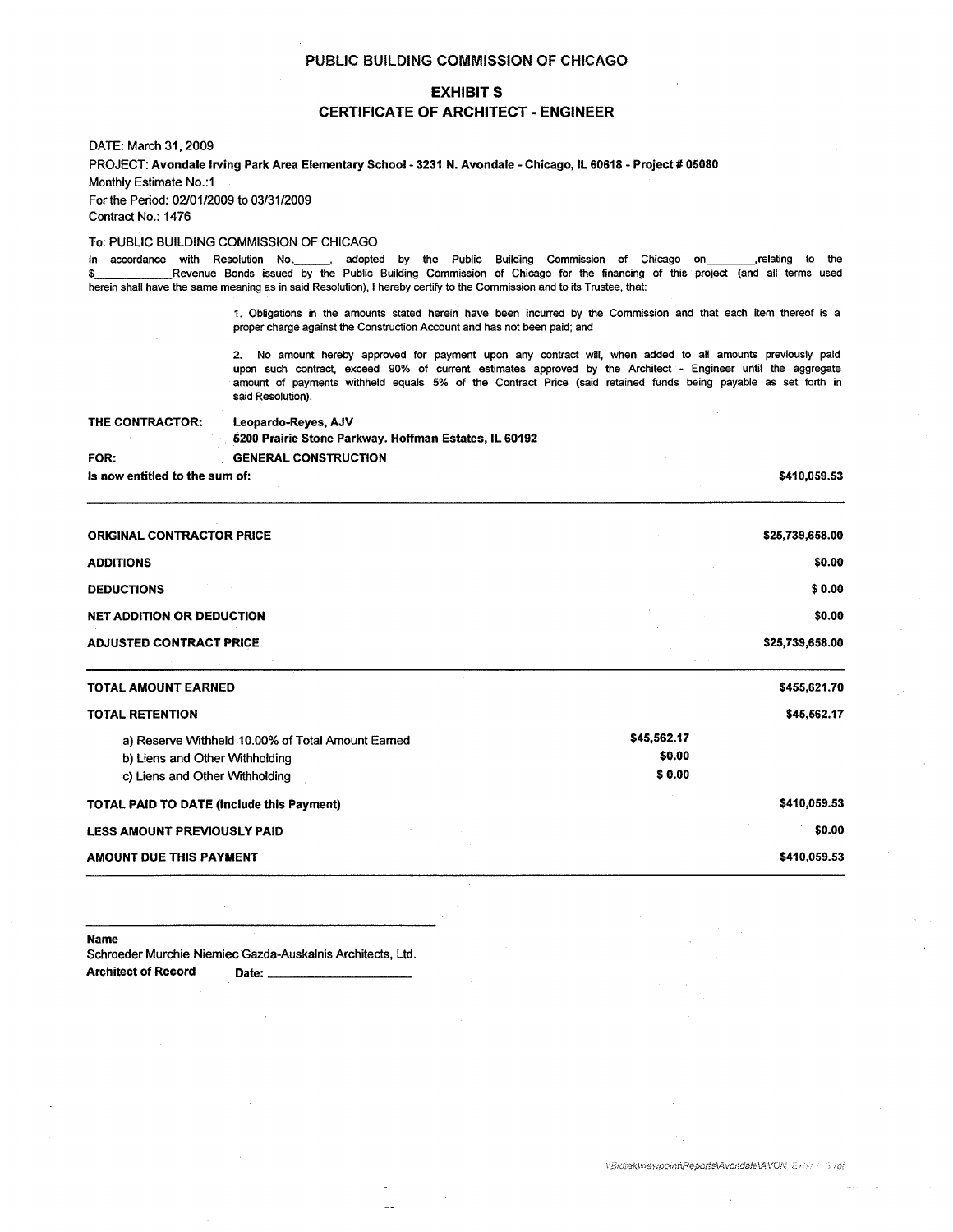### **EXHIBIT A**

### CONTRACTOR'S SWORN STATEMENT AND AFFIDAVIT FOR PARTIAL PAYMENT

Page 1 of 5

STATE OF ILLINOIS  $\rightarrow$ 

### $\}$  SS

#### COUNTY OF COOK  $\mathbf{I}$

The affiant, being first duly sworn on oath, deposes and says that he/she is John D. Ward, the Attorney-In-Fact for Leoaprdo Companies, Inc. of Leopardo-Reyes, AJV, an Illinois Joint Venture, and duly authorized to make this Affidavit in behalf of said joint venture, and individually; that he/she is well acquainted with the facts herein set forth and that said joint venture is the Contractor with the PUBLIC BUILDING COMMISSION OF CHICAGO, Owner, under Contract No. 1476 dated the 3rd day of February, 2009, for General Construction

### for Avondale Irving Park Area Elementary School - 3231 N. Avondale - Chicago, IL 60618 - Project # 05080

- that the following statements are made for the purpose of procuring a partial payment of FOUR HUNDRED TEN THOUSAND FIFTY-NINE AND 53 / 100 (\$410,059.53) under the terms of said Contract;
- that the work for which payment is requested has been completed, free and clear of any and all claims, liens, charges, and expenses of any kind or nature whatsoever and in full compliance with the Contract Documents and the requirements of said Owner under them;
- that for the purposes of said Contract, the following persons have been contracted with, and have furnished or prepared materials, equipment, supplies, and services for, and have done labor on said improvement;
- that the respective amounts set forth opposite their names is the full amount of money due and to become due to each of them respectively;
- that this statement is a full, true, and complete statement of all such persons and of the full amount now due and the amount heretofore paid to each of them for such labor, materials, equipment, supplies, and services, fumished or prepared by each of them to or on account of said work, as stated:

| Name<br>and<br><b>Address</b>                                                        | Type<br>of Work                                         | <b>Total Contract</b><br>(Include C.O.'s) | <b>Total Work</b><br>Complete | Less<br>Retention<br>(Include Current) | <b>Less Net</b><br>Previously<br>Paid | <b>Net Due</b><br><b>This Period</b> | <b>Balance To</b><br><b>Become Due</b> |
|--------------------------------------------------------------------------------------|---------------------------------------------------------|-------------------------------------------|-------------------------------|----------------------------------------|---------------------------------------|--------------------------------------|----------------------------------------|
| <b>BSB Development, Inc.</b><br>27992 W Rt 120 #110<br>Lakemoor, IL 60051            | Earthwork                                               | \$386,966.00                              | \$0.00                        | \$0.00                                 | \$0.00                                | \$0.00                               | \$386,966.00                           |
| Roy's Paving & Sealcoating Co Corp<br>4240 West 166th Street<br>Oak Forest, IL 60452 | Asphat Paving / Patching                                | \$41,384.00                               | \$0.00                        | \$0.00                                 | \$0.00                                | \$0,00                               | \$41,384.00                            |
| <b>ARC Underground</b><br>2114 W Thomas St<br>Chicago, IL 60622                      | <b>Site Utilities</b>                                   | \$335,235.00                              | \$0.00                        | \$0.00                                 | \$0.00                                | \$0.00                               | \$335,235.00                           |
| Contract has not been let                                                            | Irrigation System                                       | \$8,400.00                                | \$0.00                        | \$0.00                                 | \$0.00                                | \$0.00                               | \$8,400.00                             |
| Contract has not been let                                                            | Fences & Gates                                          | \$111.840.00                              | \$0.00                        | \$0.00                                 | \$0.00                                | \$0.00                               | \$111,840.00                           |
| Atrium<br>17113 Davey Rd<br>Lemont, IL 60439                                         | Landscaping/Brick<br>Pavers/Site Furnishings            | \$538,784.00                              | \$0.00                        | \$0.00                                 | \$0.00                                | \$0.00                               | \$538,784.00                           |
| Degraf Concrete Construction Inc<br>300 Alderman Ave<br><b>Wheeling, IL 60090</b>    | Concrete                                                | \$1,243,750.00                            | \$0.00                        | \$0.00                                 | \$0.00                                | \$0.00                               | \$1,243,750.00                         |
| Illinois Masonry Corp<br>200 Tesler Road<br>Lake Zurich, IL 60047                    | Masonry / Stone Work                                    | \$3,979,000.00                            | \$0.00                        | \$0.00                                 | \$0,00                                | \$0.00                               | \$3,979,000.00                         |
| Cleveland Marble Mosaic Co.<br>965 Lively Blvd<br>Elk Grove, IL 60007                | Granite Vaneer                                          | \$17,000.00                               | \$0.00                        | \$0.00                                 | \$0.00                                | \$0.00                               | \$17,000.00                            |
| Steel Sales and Services, Inc.<br>17500 S Paxton Ave<br>Lansing, IL 60438            | <b>Structural Steel</b>                                 | \$2,250,000.00                            | \$17,160.00                   | \$1,716.00                             | \$0.00                                | \$15,444.00                          | \$2,234,556.00                         |
| Chicago Architectural Metals<br>4619 N. Ravenswood Ave.<br>Chicago, IL 60540         | Miscellaneous Metals                                    | \$267,000.00                              | \$0.00                        | \$0.00                                 | \$0.00                                | \$0.00                               | \$267,000.00                           |
| Leopardo Companies, Inc.<br>5200 Prairie Stone Parkway<br>Hoffman Estates, IL 60192  | Carpentry                                               | \$242,983.00                              | \$0.00                        | \$0.00                                 | \$0.00                                | \$0.00                               | \$242,983.00                           |
| Accurate Custom Cabinets Inc.<br>115 West Fay Avenue<br>Addison, IL 60101            | Millwork                                                | \$181,000.00                              | \$0.00                        | \$0.00                                 | \$0.00                                | \$0.00                               | \$181,000.00                           |
| Kremer Davis, Inc.<br>701 Papermill Hill Drive<br>Batavia, IL 60510                  | Air Barriers/ Waterproofing/<br><b>Traffic Coatings</b> | \$107,400.00                              | \$0.00                        | \$0.00                                 | \$0.00                                | \$0.00                               | \$107,400.00                           |
| Contract has not been let                                                            | <b>Building Insulation</b>                              | \$16,078.00                               | \$0.00                        | \$0.00                                 | \$0.00                                | \$0.00                               | \$16,078.00                            |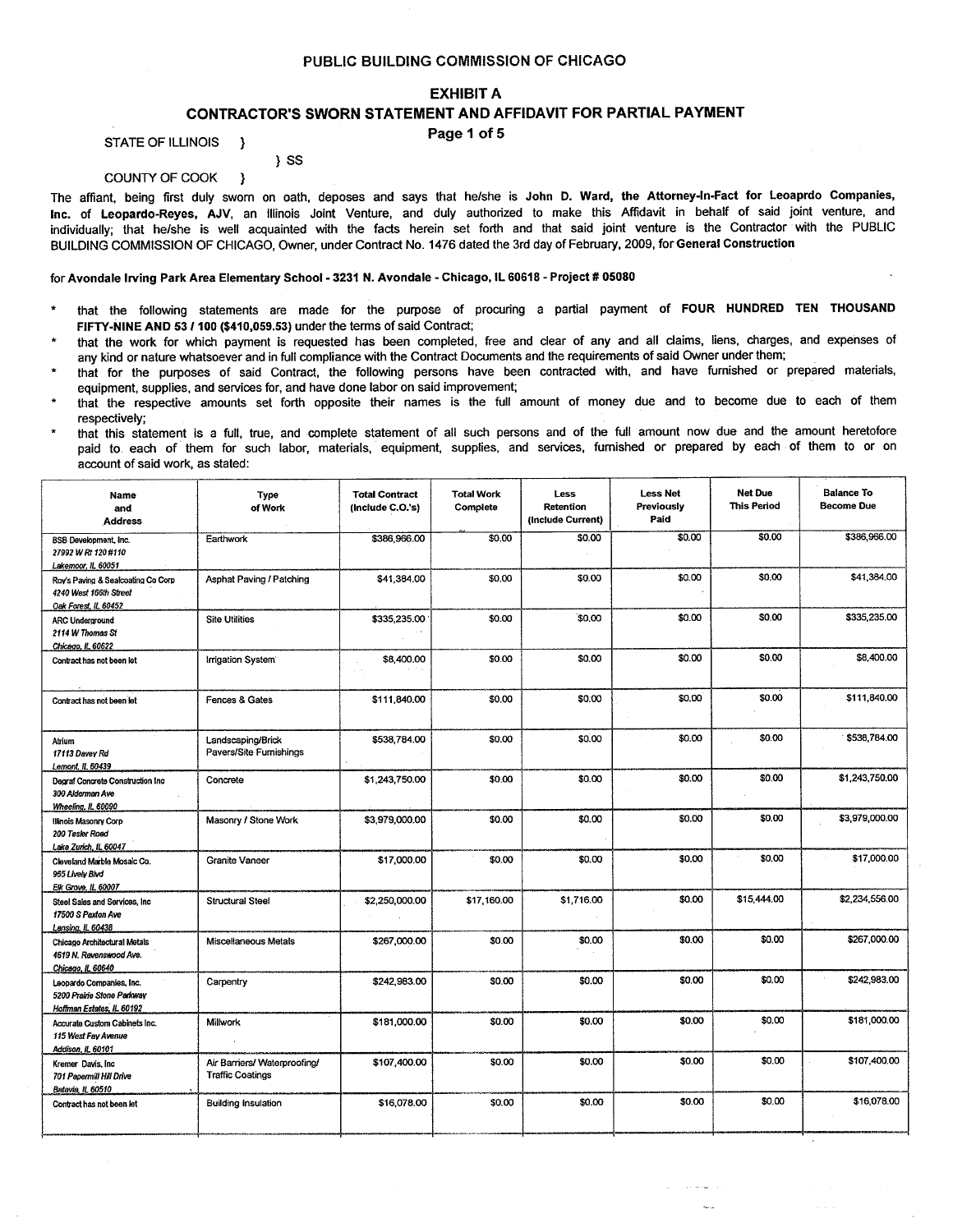# **EXHIBIT A**

# CONTRACTOR'S SWORN STATEMENT AND AFFIDAVIT FOR PARTIAL PAYMENT

Page 2 of 5

STATE OF ILLINOIS }

COUNTY OF COOK

 $\}$  SS  $\overline{\phantom{a}}$ 

| Name<br>and<br><b>Address</b>                                                                   | Type<br>of Work                                                    | <b>Total Contract</b><br>(Include C.O.'s) | <b>Total Work</b><br>Complete | Less<br>Retention<br>(Include Current) | <b>Less Net</b><br>Previously<br>Paid | Net Due<br><b>This Period</b> | <b>Balance To</b><br><b>Become Due</b> |
|-------------------------------------------------------------------------------------------------|--------------------------------------------------------------------|-------------------------------------------|-------------------------------|----------------------------------------|---------------------------------------|-------------------------------|----------------------------------------|
| ASC Insulation & Fireproof, Inc.<br>607 Church oad<br>Elain, IL 60123                           | Spray Fireproofing                                                 | \$80,000.00                               | \$0.00                        | \$0.00                                 | \$0.00                                | \$0.00                        | \$80,000,00                            |
| Custom Fit Architectural Sheet Metal LLC<br>1934 N Washtenaw - unit 218<br>Chicago, IL 60647    | Composite Metal Wall<br>Panels                                     | \$210,000.00                              | \$0.00                        | \$0.00                                 | \$0.00                                | \$0.00                        | \$210,000.00                           |
| MW Powell Co, Inc.<br>3445 S Lawndale Ave<br>Chicago, IL 60623                                  | Modified Bituminous Roofing                                        | \$593,000.00                              | \$0.00                        | \$0.00                                 | \$0.00                                | \$0.00                        | \$593,000.00                           |
| Contract has not been let                                                                       | Caulking / Sealants                                                | \$127,100.00                              | \$0.00                        | \$0.00                                 | \$0.00                                | \$0.00                        | \$127,100.00                           |
| M-D Building Materials Co.<br>953 Seton Court<br>Wheeling, IL 60090-5793                        | Doors, Frames, and<br>Hardware                                     | \$230,000.00                              | \$0.00                        | \$0.00                                 | \$0.00                                | \$0.00                        | \$230,000.00                           |
| Anagnos Door Company, Inc.<br>7600 S. Archer Road<br>lustice, IL 60458                          | Overhead Doors                                                     | \$2,800.00                                | \$0.00                        | \$0.00                                 | \$0.00                                | \$0.00                        | \$2,800.00                             |
| Mark Industries, Ltd.<br>1605 Dundee Avenue, Unit A<br>Elgin, IL 60120                          | Aluminum Windows                                                   | \$960,000.00                              | \$0.00                        | \$0.00                                 | \$0.00                                | \$0.00                        | \$960,000.00                           |
| Keystone-1 Plastering Inc.<br>6260 W Addison St<br>Chicago, IL 60634                            | Lath & Plaster                                                     | \$86,000.00                               | $\rightarrow$<br>\$0.00       | \$0.00                                 | \$0.00                                | \$0.00                        | \$86,000.00                            |
| Pinto Construction Group Inc.<br>7225 W. 105th St.<br><u>PALOS HILLS, IL 60465</u>              | Metal Studs, Drywall, and<br>Painting                              | \$536,658.00                              | \$0.00                        | \$0.00                                 | \$0.00                                | \$0.00                        | \$536,658.00                           |
| International Floor Covering, Inc.<br>1500 N Hicks Road, Suite 400<br>Rolling Meadows, IL 60008 | Hard Tile and Carpet                                               | \$82,002.00                               | \$0.00                        | \$0.00                                 | \$0.00                                | \$0.00                        | \$82,002.00                            |
| Q.C. Enterprises, Inc.<br>2722 S Hillock Ave<br>Chicago, IL 60608                               | Terrazzo                                                           | \$512,000.00                              | \$0.00                        | \$0,00                                 | \$0.00                                | \$0.00                        | \$512,000.00                           |
| Just Rite Acoustics, Inc.<br>1501 Estes Avenue<br>Elk Grove Village, IL 60007                   | Acoustical/Wood Ceilings -<br>Wall Treat and Operable<br>Partitons | \$318,000.00                              | \$0.00                        | \$0.00                                 | \$0.00                                | \$0.00                        | \$318,000.00                           |
| Manico Flooring, Inc.<br>4134 Orleans St.<br>McHenry, IL 60050                                  | <b>Wood Flooring</b>                                               | \$60,500.00                               | \$0.00                        | \$0.00                                 | \$0.00                                | \$0.00                        | \$60,500.00                            |
| Contract has not been let                                                                       | <b>Resilient Tile Flooring</b>                                     | \$77,035.00                               | \$0.00                        | \$0.00                                 | \$0.00                                | \$0.00                        | \$77,035,00                            |
| Contract has not been let                                                                       | <b>Epoxy Flooring</b>                                              | \$14,884.00                               | \$0.00                        | \$0.00                                 | \$0.00                                | \$0.00                        | \$14,884.00                            |
| School Specialty, Inc.<br>3155 Northwoods Parkway<br>Norcross, GA 30071                         | Chalkboard & Tackboards                                            | \$24,540.00                               | \$0.00                        | \$0.00                                 | \$0.00                                | \$0.00                        | \$24,540.00                            |
| Claridge Products Inc<br>713 S. Vermont St.<br>Palatine, IL 60067                               | <b>Display Cases</b>                                               | \$13,000.00                               | \$0.00                        | \$0.00                                 | \$0.00                                | \$0.00                        | \$13,000.00                            |
| Specialties Direct, Inc.<br>161 Tower Dr - Unit G<br>Burr Ridge, IL 60527                       | <b>Toilet Partitions/Accessories</b><br>& Fire Ext                 | \$52,825.00                               | \$0.00                        | \$0.00                                 | \$0.00                                | \$0.00                        | \$52,825.00                            |
| Boswell Bldg Contr Inc<br>461 E. Deerpath Rd.<br>Bensenville, IL 60106                          | Metal Wall Louvers                                                 | \$198,000.00                              | \$0.00                        | \$0.00                                 | \$0.00                                | \$0.00                        | \$198,000.00                           |
| Hannan Specialities Inc<br>4019 Leos lane<br>Carmicheal, CA 95608                               | Flagpoles                                                          | \$2,300.00                                | \$0.00                        | \$0.00                                 | \$0.00                                | \$0.00                        | \$2,300.00                             |
| Contract has not been let                                                                       | <b>Building Signage</b>                                            | \$37,797.00                               | \$0.00                        | \$0.00                                 | \$0.00                                | \$0.00                        | \$37,797.00                            |
| Penco Products, Inc.<br>2024 Cressman Rd.<br>Skippack, PA 19474                                 | Lockers & Benches                                                  | \$115,700.00                              | \$0.00                        | \$0.00                                 | \$0.00                                | \$0.00                        | \$115,700.00                           |
|                                                                                                 |                                                                    |                                           |                               |                                        |                                       |                               |                                        |

u,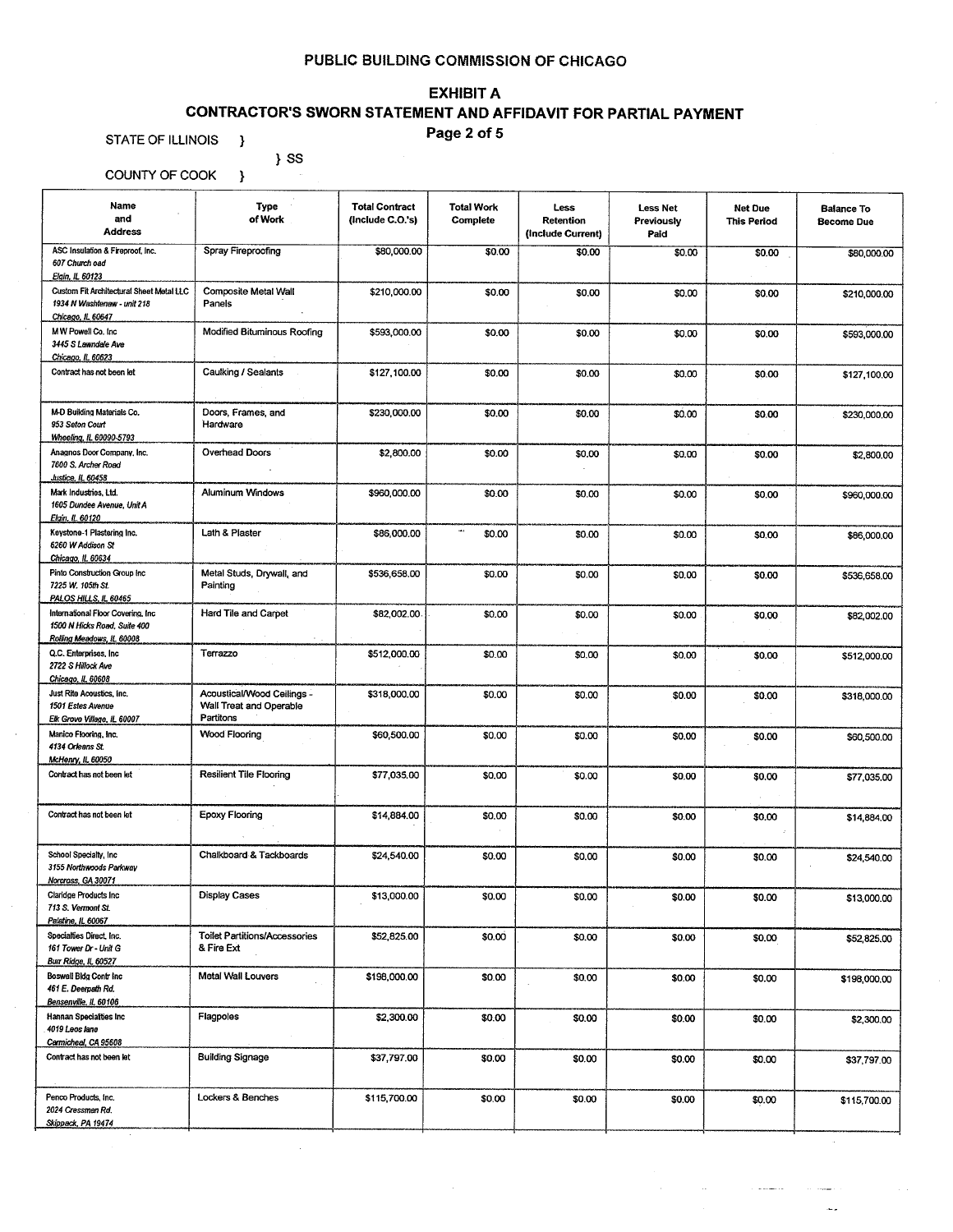# **EXHIBIT A**

# **CONTRACTOR'S SWORN STATEMENT AND AFFIDAVIT FOR PARTIAL PAYMENT**

Page 3 of 5

STATE OF ILLINOIS }

 $\}$  SS

| COUNTY OF COOK<br>}                                                              |                                   |                                           |                               |                                        |                                       |                               |                                        |
|----------------------------------------------------------------------------------|-----------------------------------|-------------------------------------------|-------------------------------|----------------------------------------|---------------------------------------|-------------------------------|----------------------------------------|
| Name<br>and<br><b>Address</b>                                                    | Type<br>of Work                   | <b>Total Contract</b><br>(Include C.O.'s) | <b>Total Work</b><br>Complete | Less<br>Retention<br>(Include Current) | <b>Less Net</b><br>Previously<br>Paid | Net Due<br><b>This Period</b> | <b>Balance To</b><br><b>Become Due</b> |
| Chicago Spotlight Inc<br>1658 W. Carroll Street<br>Chicago, IL 60612             | Theater & Stage Equipment         | \$60,750.00                               | \$0.00                        | \$0.00                                 | \$0.00                                | \$0.00                        | \$60,750,00                            |
| PB Sales<br>445 Atwater<br>Elmhurst, IL 60126                                    | <b>Projection Screens</b>         | \$5,400.00                                | \$0.00                        | \$0.00                                 | \$0.00                                | \$0.00                        | \$5,400.00                             |
| Great Lakes West LLC<br>24475 Red Arrow Highway<br><b>Mattawan, Mi 49071</b>     | Food Service Equipment            | \$172,000.00                              | \$0.00                        | \$0.00                                 | \$0.00                                | \$0.00                        | \$172,000.00                           |
| Compactor Technology, Inc.<br>5901 W 66th St Unit B<br>Bedford Park, IL 60638    | Solid Waste Handling<br>Equipment | \$38,500.00                               | \$0.00                        | \$0.00                                 | \$0.00                                | \$0,00                        | \$38,500.00                            |
| Hufcor-Chicago Inc<br>730 Foster Ave<br>Bensenville, IL 60106-1509               | <b>Gymnasium Equipment</b>        | \$45,900.00                               | \$0.00                        | \$0.00                                 | \$0.00                                | \$0.00                        | \$45,900.00                            |
| Air Flow Architectural Inc.<br>7330 n teutonia Ave<br>Milwaukee, WI 53209        | Floor Mats & Frames               | \$32,000.00                               | \$0.00                        | \$0.00                                 | \$0.00                                | \$0.00                        | \$32,000.00                            |
| Bills Shade & Blind Service Inc.<br>765 E 69th Place<br>Chicago, IL 60637        | <b>Window Treatments</b>          | \$28,950.00                               | \$0.00                        | \$0.00                                 | \$0.00                                | \$0.00                        | \$28,950.00                            |
| Carroll Seating Co Inc<br>2105 Lunt Avenue<br>Elk Grove Village, IL 60007        | <b>Telescoping Bleachers</b>      | \$14,000.00                               | \$0.00                        | \$0.00                                 | \$0.00                                | \$0.00                        | \$14,000.00                            |
| Contract has not been let                                                        | Concrete Floating Floor           | \$28,675.00                               | \$0.00                        | \$0.00                                 | \$0.00                                | \$0.00                        | \$28,675.00                            |
| <b>Thyssen Krupp Elevator</b><br>2305 Enterprise Drive<br>Westchester, IL 60154  | Elevators                         | \$66,800.00                               | \$0.00                        | \$0.00                                 | \$0.00                                | \$0.00                        | \$66,800.00                            |
| Access Specialties, Inc.<br>367 Rohlwing Road - Suite E<br>Addison, IL 60101     | Lifts                             | \$12,500.00                               | \$0.00                        | \$0.00                                 | \$0,00                                | \$0.00                        | \$12,500.00                            |
| Ryan Fireprotection, Inc.<br>9740 East 148th St<br>Nablesville, IN 46060         | <b>Fire Protection</b>            | \$282,720.00                              | \$0.00                        | \$0.00                                 | \$0.00                                | \$0.00                        | \$282,720.00                           |
| D.A.M. Plumbing, Inc.<br>1315 N 25th Ave<br>Meirose Park, IL 60160               | Plumbing                          | \$650,000.00                              | \$0.00                        | \$0.00                                 | \$0.00                                | \$0.00                        | \$650,000.00                           |
| QU - Bar, Inc.<br>4240 W. 124th Place<br>Alsip, IL 60803                         | <b>HVAC</b>                       | \$3,150,000.00                            | \$0.00                        | \$0.00                                 | \$0.00                                | \$0.00                        | \$3,150,000.00                         |
| <b>Titan Electric LLC</b><br>401 E North Ave<br>Villa Park, IL 60181             | Electrical                        | \$3,300,000.00                            | \$0.00                        | \$0.00                                 | \$0.00                                | \$0.00                        | \$3,300,000.00                         |
| Leopardo - Reves, AJV<br>5200 Prairie Stone Parkway<br>Hoffman Estates, IL 60192 | General Conditions / Fee          | \$2,362,235.00                            | \$47,244.70                   | \$4,724.47                             | \$0.00                                | \$42,520.23                   | \$2,319,714.77                         |
| Leopardo - Reyes, AJV<br>5200 Prairie Stone Parkway<br>Hoffman Estates, IL 60192 | Mobilization                      | \$94,515.00                               | \$82,465.00                   | \$8,246.50                             | \$0.00                                | \$74,218.50                   | \$20,296.50                            |
| Leopardo - Reyes, AJV<br>5200 Prairie Stone Parkway<br>Hoffman Estates, IL 60192 | Insurance                         | \$166,796.00                              | \$166,796.00                  | \$16,679.60                            | \$0.00                                | \$150,116.40                  | \$16,679.60                            |
| Leopardo - Reyes, AJV<br>5200 Prairie Stone Parkway<br>Hoffman Estates, IL 60192 | Bonds                             | \$141,956.00                              | \$141,956.00                  | \$14,195.60                            | \$0.00                                | \$127,760.40                  | \$14,195.60                            |
| By Owner                                                                         | Data Switches Allowance           | \$175,000.00                              | \$0.00                        | \$0.00                                 | \$0.00                                | \$0.00                        | \$175,000.00                           |
| By Owner                                                                         | <b>CCTV Allowance</b>             | \$200,000.00                              | \$0.00                        | \$0.00                                 | \$0.00                                | \$0.00                        | \$200,000.00                           |
| By Owner                                                                         | Commision's Contingency           | \$500,000.00                              | \$0.00                        | \$0.00                                 | \$0.00                                | \$0.00                        | \$500,000.00                           |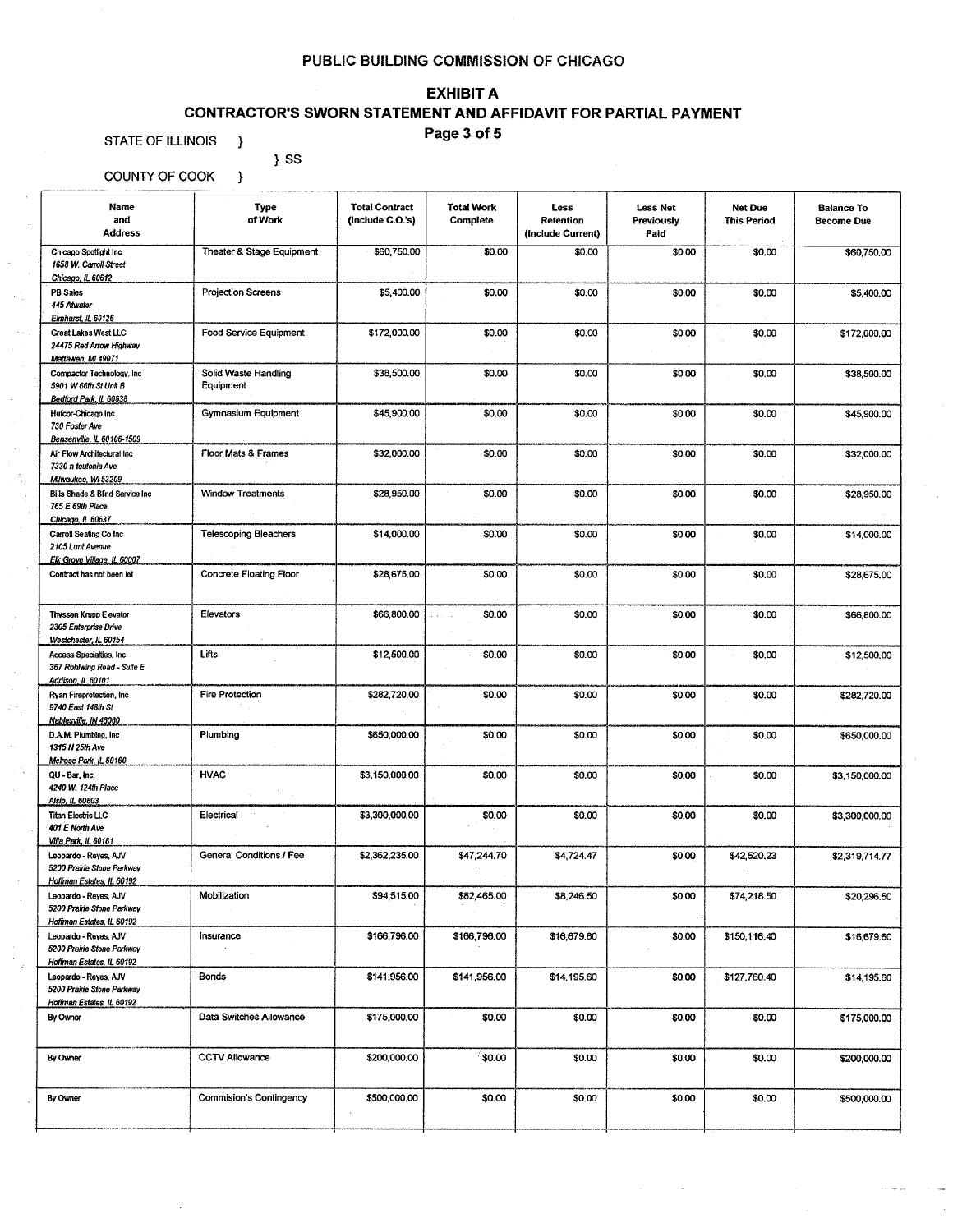# **EXHIBIT A CONTRACTOR'S SWORN STATEMENT AND AFFIDAVIT FOR PARTIAL PAYMENT**

Page 4 of 5

**STATE OF ILLINOIS**  $\rightarrow$ 

COUNTY OF COOK

 $\}$  SS  $\overline{\phantom{a}}$ 

| Name<br>and<br><b>Address</b> | Type<br>of Work    | <b>Total Contract</b><br>(include C.O.'s) | <b>Total Work</b><br>Complete | Less<br>Retention<br>(Include Current) | <b>Less Net</b><br>Previously<br>Paid | Net Due<br><b>This Period</b> | <b>Balance To</b><br><b>Become Due</b> |
|-------------------------------|--------------------|-------------------------------------------|-------------------------------|----------------------------------------|---------------------------------------|-------------------------------|----------------------------------------|
| By Owner                      | Sitework Allowance | \$150,000,00                              | \$0.00                        | \$0.00                                 | \$0.00                                | \$0.00                        | \$150,000.00                           |